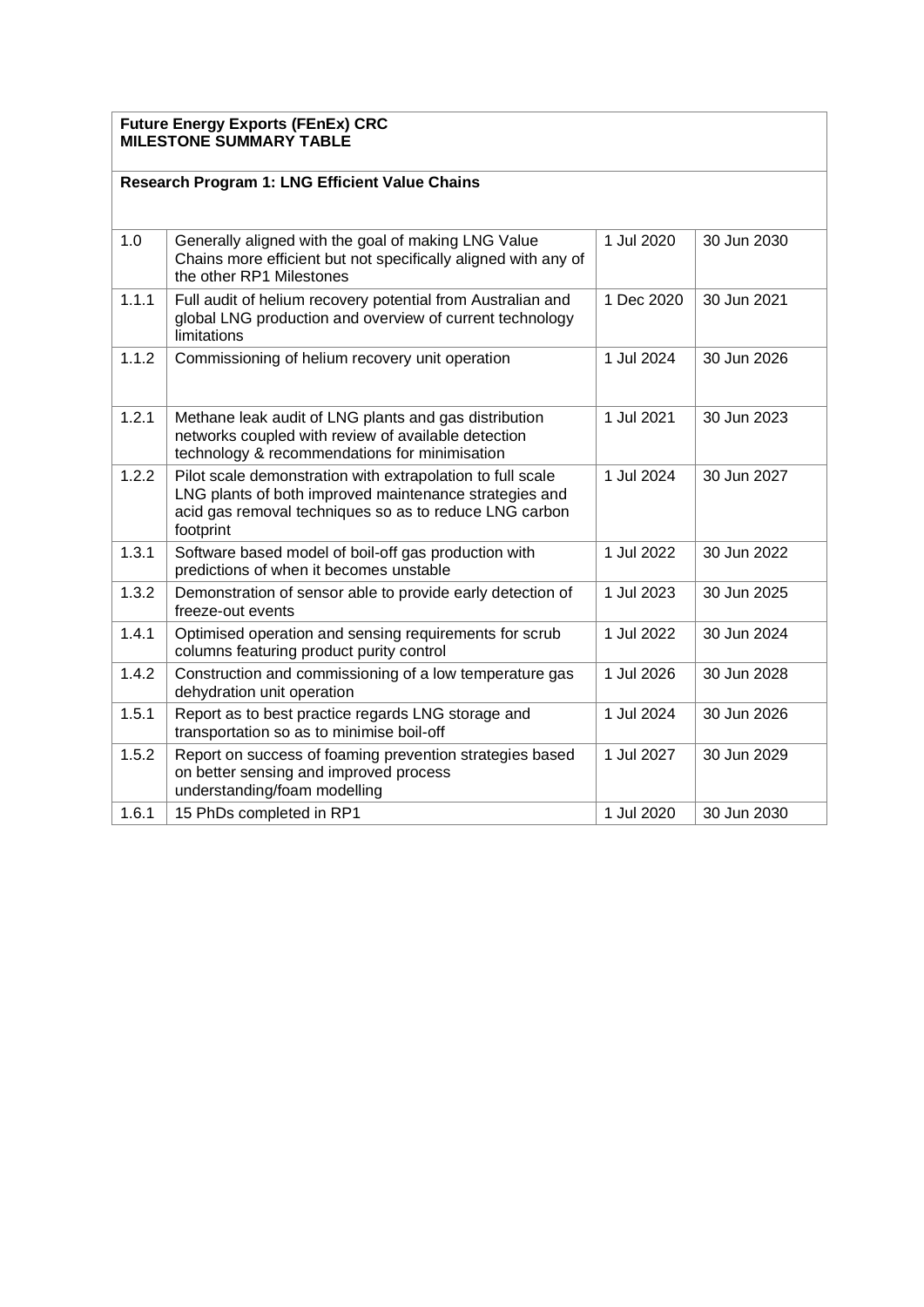## **Future Energy Exports (FEnEx) CRC MILESTONE SUMMARY TABLE**

| Research Program 2: Hydrogen Exports and Value Chains |                                                                                                                                                                               |            |             |
|-------------------------------------------------------|-------------------------------------------------------------------------------------------------------------------------------------------------------------------------------|------------|-------------|
| $\overline{2}$                                        | Generally aligned with the goal of developing Hydrogen<br>Exports & Value Chains (including Utilisation) but not<br>specifically aligned with any of the other RP2 Milestones | 1 Jul 2020 | 30 Jun 2030 |
| 2.1.1                                                 | Detailed design of a liquid hydrogen production and storage<br>plant at the scale required for export                                                                         | 1 Jul 2021 | 30 Jun 2023 |
| 2.1.2                                                 | Identify optimum integration and recovery of hydrogen from<br>a selected liquid organic carriers                                                                              | 1 Jul 2025 | 30 Jun 2027 |
| 2.2.1                                                 | Develop and test a liquid hydrogen boil-off gas model as a<br>user-friendly software tool                                                                                     | 1 Jul 2021 | 30 Jun 2022 |
| 2.2.2                                                 | Report detailing technical requirements for scale up of<br>electrolysis methods relevant to production at export-scale                                                        | 1 Jul 2023 | 30 Jun 2024 |
| 2.2.3                                                 | Optimal containment material identified for large-scale<br>hydrogen storage accompanied by required operation data<br>for its inclusion in system design                      | 1 Jul 2028 | 30 Jun 2030 |
| 2.3.1                                                 | Final design of integrated renewable energy co-electrolysis<br>(power-to-gas, gas-to-power) with energy storage and heat<br>integration to produce and transport hydrogen     | 1 Jul 2026 | 30 Jun 2028 |
| 2.4.1                                                 | Report detailed options for (i) closed loop carbon<br>economies and (ii) coupled methane reforming and carbon<br>capture and storage for the delivery of hydrogen             | 1 Jul 2020 | 30 Jun 2021 |
| 2.4.2                                                 | Identification, development and demonstration of hydrogen<br>utilisation technologies that will drive export markets                                                          | 1 Jul 2022 | 30 Jun 2025 |
| 2.5.1                                                 | Experimental design and construction of test rig for<br>technical evaluation of solid-state hydrogen storage and<br>thermal batteries                                         | 1 Jul 2023 | 30 Jun 2026 |
| 2.5.2                                                 | Integrate optimum hydrogen export method (solid state<br>hydrogen, liquid organic hydrogen carriers or liquid<br>hydrogen) into co-electrolysis pilot plant                   | 1 Jul 2027 | 30 Jun 2029 |
| 2.6.1                                                 | 15 PhDs completed in RP2                                                                                                                                                      | 1 Jul 2020 | 30 Jun 2030 |

| <b>Future Energy Exports (FEnEx) CRC</b><br><b>MILESTONE SUMMARY TABLE</b> |                                                                                                                                                                                                                                                                   |            |             |
|----------------------------------------------------------------------------|-------------------------------------------------------------------------------------------------------------------------------------------------------------------------------------------------------------------------------------------------------------------|------------|-------------|
| Research Program 3 - Digital Technologies and Interoperability             |                                                                                                                                                                                                                                                                   |            |             |
| 3                                                                          | Generally aligned with the goal of advancing Digital<br>Technologies & Interoperability but not specifically aligned<br>with any of the other RP3 Milestones                                                                                                      | 1 Jul 2020 | 30 Jun 2030 |
| 3.1.1                                                                      | Review of existing production and maintenance information<br>standards and prioritised use cases for key operational<br>process areas (production/maintenance; transactional<br>/analytical data) as needed to develop data-exchange and<br>communication systems | 1 Jul 2020 | 30 Jun 2021 |
| 3.1.2                                                                      | Extended implementation and demonstration of standards-<br>based data-exchange systems for LNG and other energy<br>sector plants using pilot data sets. Support tools evaluated<br>and further improved using experimental data                                   | 1 Jul 2027 | 30 Jun 2029 |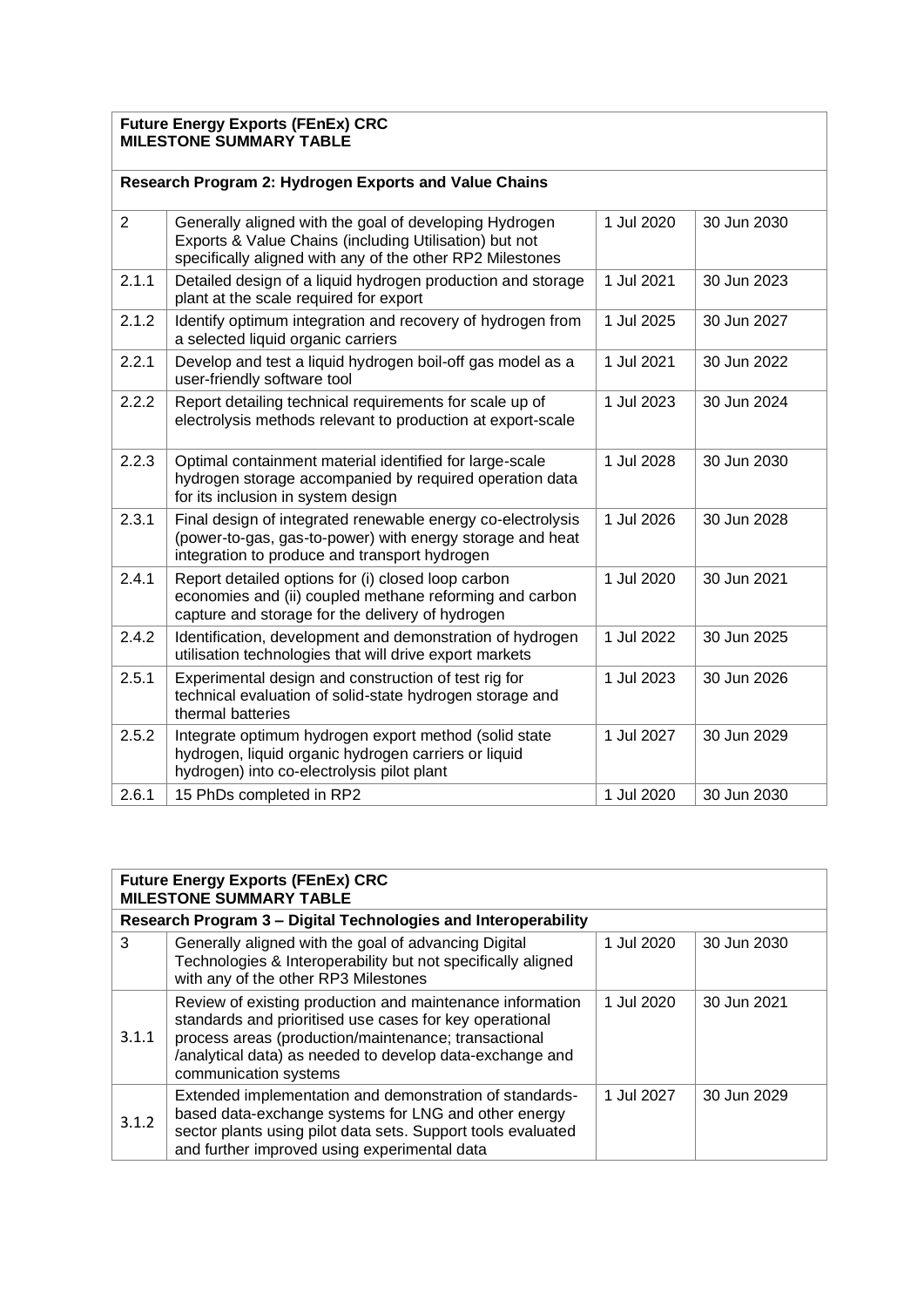| 3.2.1 | Selection of key communication pathways and initial<br>communication infrastructure design (bus, languages) and<br>demonstration with initial information standards for priority                                                                                        | 1 Jul 2021 | 30 Jun 2023 |
|-------|-------------------------------------------------------------------------------------------------------------------------------------------------------------------------------------------------------------------------------------------------------------------------|------------|-------------|
|       | process areas                                                                                                                                                                                                                                                           |            |             |
| 3.2.2 | Adaption of digital ecosystem architecture to expanded<br>information standards and extended use case coverage                                                                                                                                                          | 1 Jul 2023 | 30 Jun 2025 |
| 3.2.3 | Evaluation of new architectural and language concept<br>integration, as well as adaptation of architectures to<br>changing partner requirements in line with improvements<br>and updates in industry information standards                                              | 1 Jul 2025 | 30 Jun 2026 |
| 3.2.4 | Adaption and finalisation of digital ecosystem architectures<br>with an extended suite of demonstrated information<br>standards                                                                                                                                         | 1 Jul 2028 | 30 Jun 2030 |
| 3.3.1 | Techniques and specifications for integration of improved<br>process control system designs into existing architecture<br>developed, demonstrated and evaluated using experimental<br>data sets for priority operations. Additional areas for<br>improvement identified | 1 Jul 2020 | 30 Jun 2022 |
| 3.4.1 | Integrated system for visualisation, control, & data<br>exchange to enable remote plant operations based on initial<br>information standard definitions and sample data set<br>schemas, demonstrated and tested through workshops and<br>pilots                         | 1 Jul 2022 | 30 Jun 2024 |
| 3.4.2 | Refined second generation remote plant operation solutions<br>demonstrated in realistic scale plant implementations                                                                                                                                                     | 1 Jul 2025 | 30 Jun 2027 |
| 3.5.1 | Digital twin models extracted and described incorporating<br>prediction and anomaly identification techniques.<br>Models and frameworks for plant lifecycle priority areas<br>implemented and evaluated on pilot data                                                   | 1 Jul 2026 | 30 Jun 2028 |
| 3.6.1 | 15 PhDs completed in RP3                                                                                                                                                                                                                                                | 1 Jul 2020 | 30 Jun 2030 |